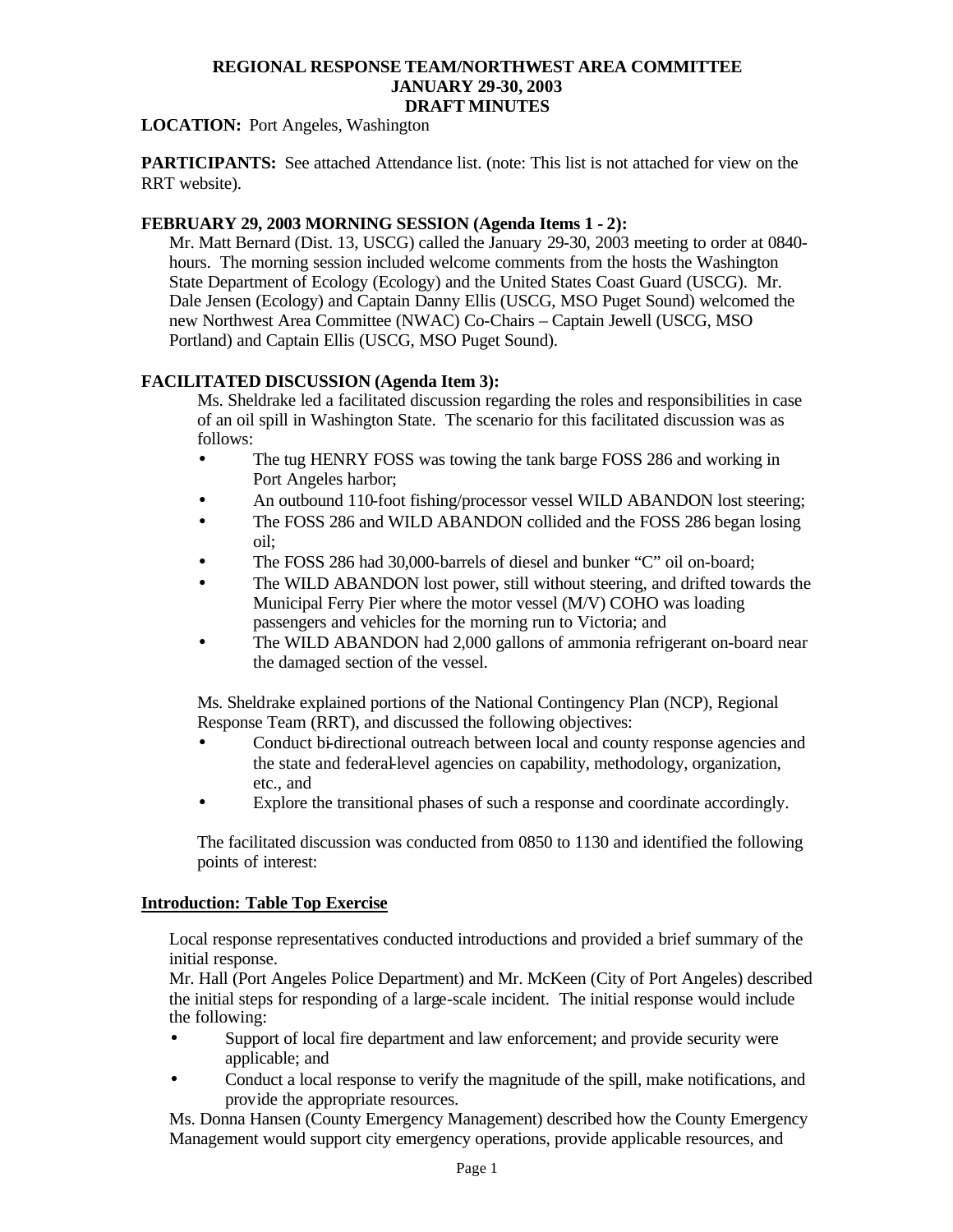communicate with state emergency representatives, and their involvement with lands outside of the city, which could become effected.

Ms. Jennifer Barnhill (County Environmental Health) described that the County

Environmental Health would assist with the assessment of any public health impacts.

Eric Heinitz (Ecology) described the role of the State On-scene Coordinator (SOSC). The SOSC would assist the city and county during an oil or hazardous material spill. The SOSC would offer assistance to clean up the spill, identify damages, and protect the interests of the public and environment.

Captain Ellis (MSO Puget Sound) commented on the role of a Federal OSC (FOSC). The FOSC (USCG) would identify the actions of the responsible party (RP), coordinate into the response effort or Incident Command Structure (ICS), protect the environment, provide resources, and attempt to control the source of the spill.

Mr. Jim Haugen (MSRC), John Crawford (FOSS Maritime), Jim Pesechel (FOSS Environmental), and Richard Wright (Clean Sound) described the roles of the RP and Oil Spill Response Organizations (OSRO). The following roles were identified:

- Coordination of the Response
- Provide Resource Capabilities
- Provide ICS Support
- Provide Technical Support
- Spill Clean up and Disposal

## **Table Top Exercise- Local Response**

- Ms. Sheldrake explained the scenario objectives and explained a series of photographs that described the scenario location.
- RP representative described initial response actions [notifications, spill response plans, resource coordination, and Geographic Response Plan (GRP) utilization].
- Ms. Sheldrake and representatives of the National Oceanic and Atmospheric Administration (NOAA) provided Computer Aided Management of Emergency Operations (CAMEO) modeling slides, which described the dispersion of the contaminants of concern.
- Response Contractors discussed the steps of a spill response that include required notification, establishment of ICS, location of the command post, establishment of the Emergency Operations Center, emergency management coordination, response teams and tactics, health and safety, and communications structure.
- Ms. Barnhill and Ms. Hansen described the roles of the County to include: Incident Command set-up (planning, logistics, and JIC), technical advise (shelter-in-place and public notification).
- Mr. Pesechel commented as an OSRO representative. Mr. Pesechel described the resources available, ICS responsibilities, health & safety representation, and logistics. Mr. Pesechel described how multiple OSRO representatives would coordinate to respond appropriately. Further, GRPs (pre-identified boom strategies) were discussed and strategy coordination
- FOSS Maritime, acting as the RP, commented on the initial steps taken during this response. Mr. Crawford described the notification processes, health and safety concerns due to vapors, working relationship with MSRC, and environmental concerns. Further Mr. Crawford commented that in this case they would respond as if they were the RP.
- Mr. Felleman (Ocean Advocates) requested further information with regards to tribal concerns, barge management, strike team response time, and quality of the scenario. Mr. Felleman was assured that further information would be identified once input was received from state and federal agencies.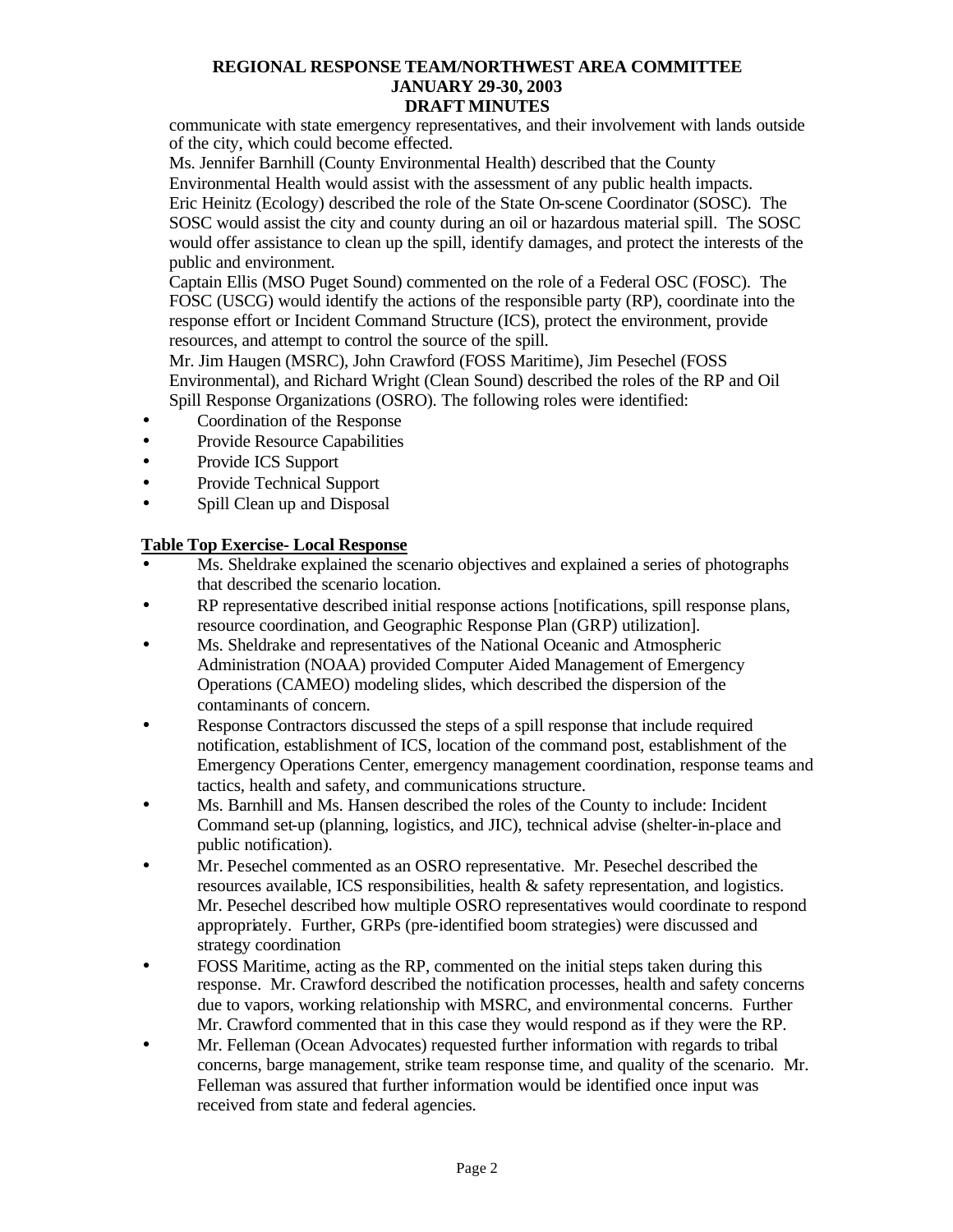## **Table Top Exercise- State and Federal Response**

Mr. Eric Heinitz explained that the key to a response is communication. Ecology would take on the roles of communication, talking to local citizens, tribes, contractors, RP, USCG, and other applicable agencies. This would be followed by the concerns of health and safety. Mr. Heinitz described the following:

- Procedures of notifications followed by Ecology;
- The response would be split into two sections (oil spill and an ammonia response);
- The resources available to Ecology;
- Management of the Spill Coordination with OSROs and USCG;
- Notification to the Tribes;
- Management of the information that is passed to the JIC; and
- Ammonia response capabilities.

Mr. Danny Ellis – Captain of the Port (COTP) and FOSC commented on the following:

- Mr. Ellis would be briefed by Marine Safety Office Departments;
- Involvement in communications with RP;
- Keep accurate information;
- Operations refer to Mr. Mark Dix (USCG);
- Coordination with other USCG stations Air Station and Group Port Angeles;
- Maintain positive control of the incident; and
- Vessel traffic coordination.

Mr. Dix commented on FOSC operations during this spill response. Mr. Dix commented on communications, waste management, cross checking, player involvement (tribes, DOI, Fish and Wildlife), and resource coordination. Further Mr. Dix commented on Safety Zones, vessel control, investigation procedures, archeological and historic issues, and Canadian notification.

The forum discussed the topic of "Communications Safety." The following was identified:

- Using the media in a proactive manner;
- Using communications with security in mind; and
- Providing the media with good information.

Ms. Sheldrake moved the scenario 12 to 24 hours ahead, and showed an up-to-date dispersion model. Highlights were follows:

- Who is part of Unified Command?
	- Local Responsibility Emergency Manager presence.
	- State OSC- Ecology
	- Federal OSC- USCG or EPA
- The COTP may not be on-site, but would receive almost real-time data and would be extremely active in the event.
- Could the USCG plug into ICS? The USCG has well trained resources that could assist in all major roles of ICS.
- Do we have some tribes that would want to be part of the ICS? Individuals of the tribe are well informed at multiple levels. How do we get better participation from the tribes?
- Based on information collected during the response the RP role may change towards the end of the event.
- Who would lead the Environmental Unit? Ecology
- A discussion was held on the roles in which ICS could be staffed.
- A discussion was held on the flexibility of ICS.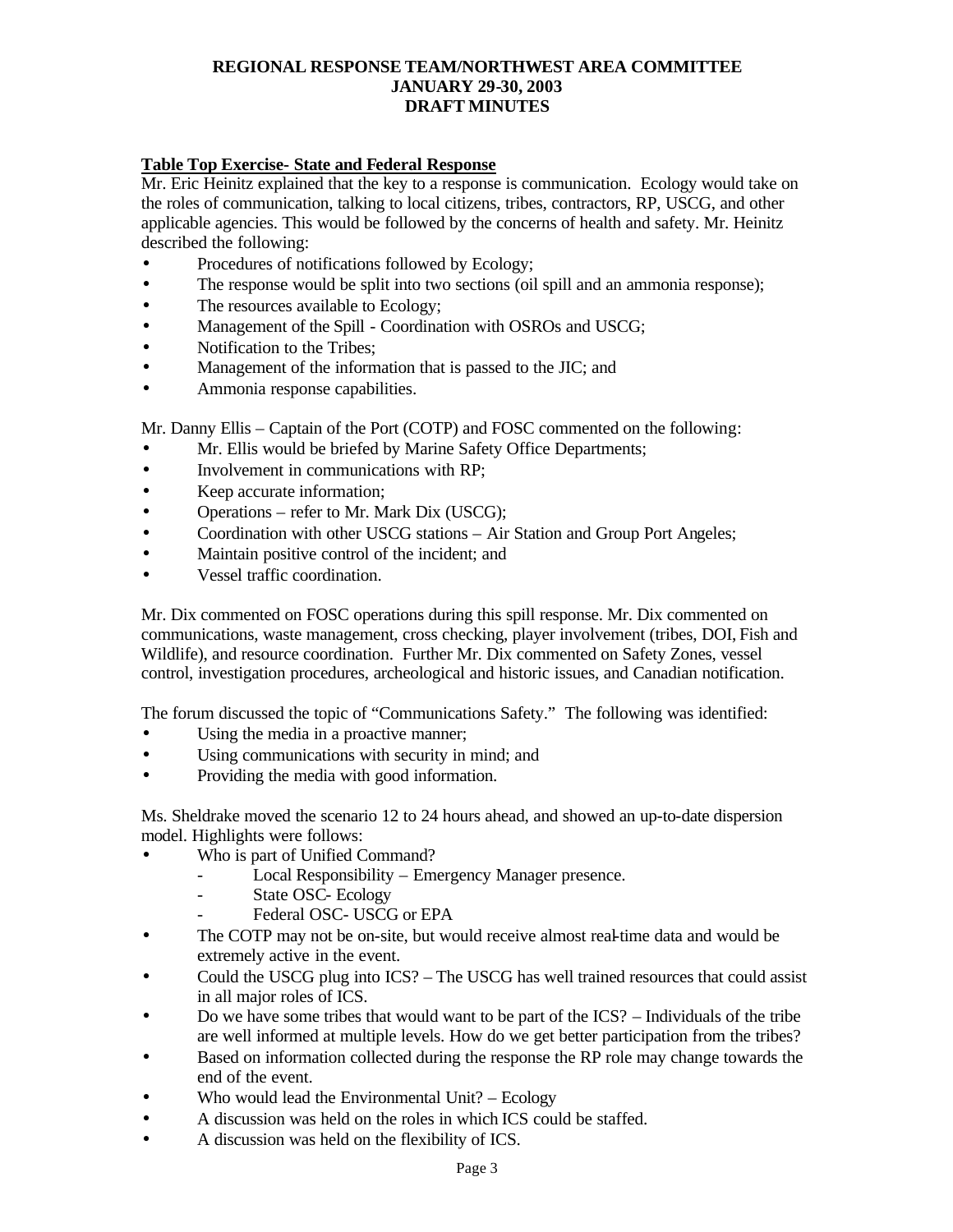- Far into the response, what concerns do we have with the ICS?
- The Environmental Unit would be led by the State since the oil spill reached the beach.
- The Environmental Unit would send out Oil Spill Shoreline Cleanup Assessment Teams (SCAT) and further track the oil.

### **PRESENTATION AND SIGNING OF REVISED RRT/NWAC PLAN**

#### **(Agenda item 4):**

Ms. Matt Bernard began the presentation and signing ceremony with a brief introduction of all RRT Chairs.

Ms. Sheldrake explained that the signatories for the NWACP are the Co-Chairs of both the RRT and the Area Committee. The newly revised plan was signed at 1340 hours.

| <b>Signatories</b> |                  | <b>Name</b>                | Agency                               | <b>STATE</b> |
|--------------------|------------------|----------------------------|--------------------------------------|--------------|
| of the             | Area             |                            |                                      |              |
| <b>NWACP</b>       | <b>Committee</b> | Mr. Bill Bishop            | <b>Bureau of Hazardous Materials</b> | Idaho        |
|                    |                  | Mr. Chuck Donaldson        | Oregon DEQ                           | Oregon       |
|                    |                  | Captain Paul Jewell        | <b>MSO Portland</b>                  |              |
|                    |                  | Mr. Dale Jensen            | Ecology                              | Washington   |
|                    |                  | <b>Captain Danny Ellis</b> | <b>MSO Puget Sound</b>               |              |
|                    | <b>RRT</b>       | Mr. Field                  | EPA                                  |              |
|                    |                  | Captain Boothe             | District. 13, USCG                   |              |

#### **Ms. Sheldrake presented a summary of 2003 NWACP changes**

The following points were identified:

- The 2003 NWACP was not a major re-write of the 1998 NWAC. It was scheduled to update and enhance the 1998 plan. This task was coordinated by the steering committee and although few comments were received, the plan was out for public comment from October through December 2002. The final area plan was available February 1, 2003.
- Preface General updates to notification telephone numbers.
- Chapter 1000 Introduction (Ms. Beth Sheldrake)
	- Addition of introductory language on WMD response (see chapter 7000).
	- Incorporation of revised jurisdictional boundaries.
	- Addition of language on determining FOSC and
	- General updates on agency roles and responsibilities.
- Chapter 2000 Command (Mr. Matt Bernard)
	- No major changes.
- Chapter 3000 Operations (Ms. Sarah Scherer)
	- Revisions to make more consistent with 2000 field operations guide (FOG).
	- Incorporation of more checklists.
	- Revised language clarifying staffing of Wildlife Operations Branch leader (still under development).
		- Addition of procedures for notification of federal natural resource trustees.
- Chapter 4000 Planning (Ms. Elin Storey)
	- Revisions to make more consistent with 2000 FOG.
	- Revised decanting policy (still under development).
	- Addition of a policy on use of volunteers.
		- Addition of a Washington-Specific policy on leader of the Environmental Unit.
- Chapter 5000 Logistics (Mr. Matt Bernard)
	- No major changes.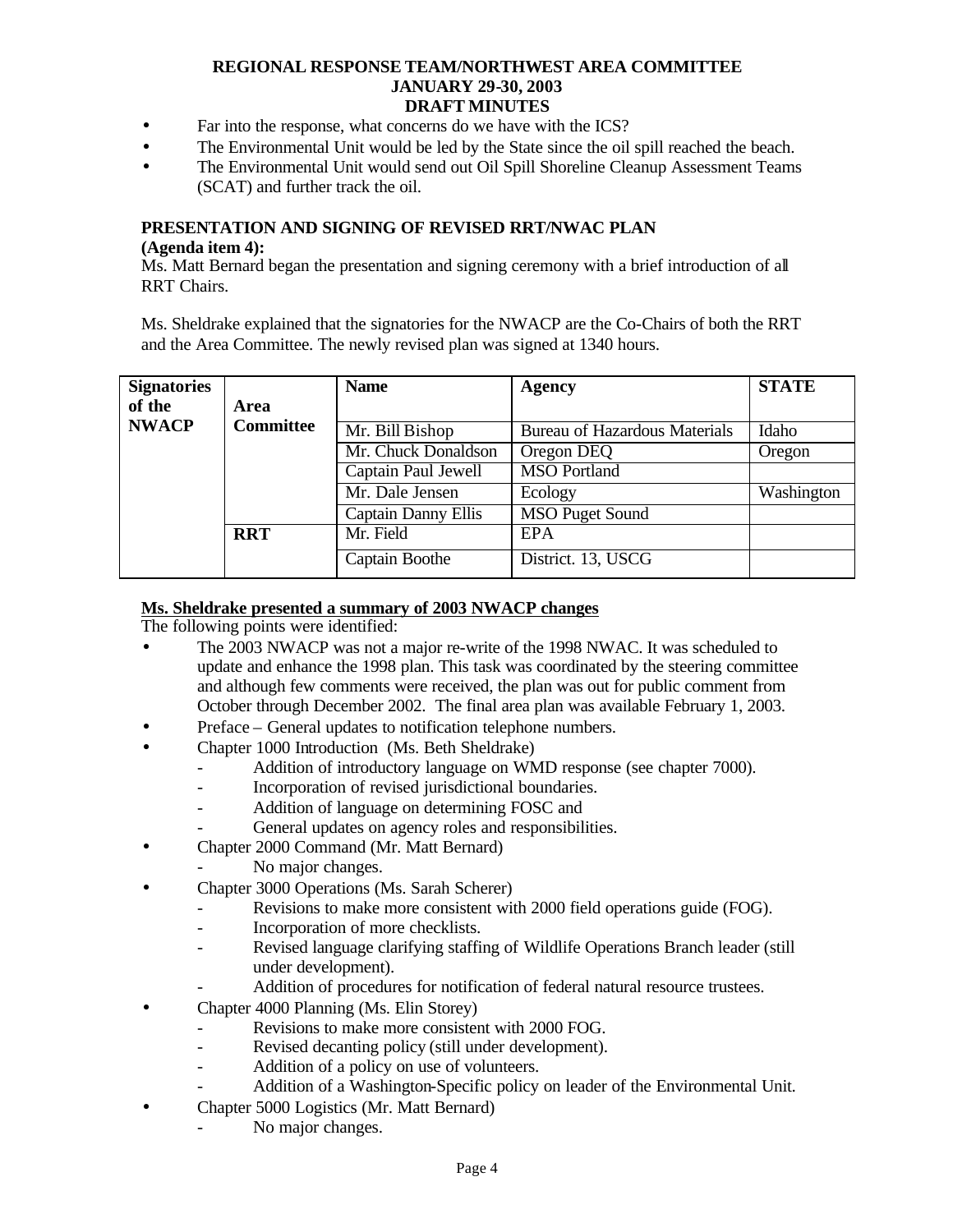- Chapter 6000 Finance (Mr. Preston Sleeger-DOI)
	- Addition of information on Oil Spill Fund and Superfund.
- Chapter 7000 Hazardous Substances (Ms. Beth Sheldrake)
	- Addition of introductory language on WMD response.
	- Addition of language on drug lab response.
	- Addition of language on WMD planning and laboratory support f biological analyses.
	- Additional details on technical resources such as CAMEO.
	- Updated hazardous materials team contacts.
- Chapter 8000 Marine Fire Fighting (LCDR Dave Pierce and LCDR Amy Cocanour)
	- No change to Puget Sound Area.
	- Updated Portland Area section.
- Chapter 9000 Area Planning Documentation (Ms. Sharon Christopherson and Ms. Beth Sheldrake)
	- Updated organization and contact information.
	- Addition of RRT activation procedures.
	- Addition of plan update procedures.
	- Addition of SMART Protocols for ISB and dispersant use.

## **WEB SITE PRESENTATION (Agenda item 5):**

Ms. Sheldrake presented the new RRT/NWAC Web Site. The EPA and the USCG fund the web site.

- The web site was made public on October 7, 2002 and has the public domain URL of www.rrt10nwac.com.
- The web site offers public and private access.
	- Steering Committee members, RRT members, and NWAC Co-chairs will have access to the private site. This access will allow updates and changes to the NWACP and other significant documents on the web site.
- The public site displays the RRT Mission Statement, allows the user to access NWACP Documents, RRT/NWAC Fact Sheets, Strategic Plans, GRPs, Jurisdictional Boundaries (GIS Mapping), Area Exercise Schedules, Equipment Spreadsheets, Work Group Charter and Action Plans, and Meeting Minutes.
- The user can submit comments on the web site, such as the GRPs through the Comments Tab on the Home Page.
- The user can search the web site for specific topics or terms through the "Search" Tab on the Home Page.
- New information is available through the "What's New" Tab.
- Related links that are associated with the RRT can be accessed through the "Related Links" tab on the Home Page.
- Access to the private site is at http//portal.ene.com. Each user will have a user name and password.

## **RESOURCES AT RISK PRESENTATIONS (Agenda item 6):**

Mr. Preston Sleeger and Mr. Mark Miller (NOAA) introduced the presenters Ms. Kathy Steichen and Ms. Carol Bernhal.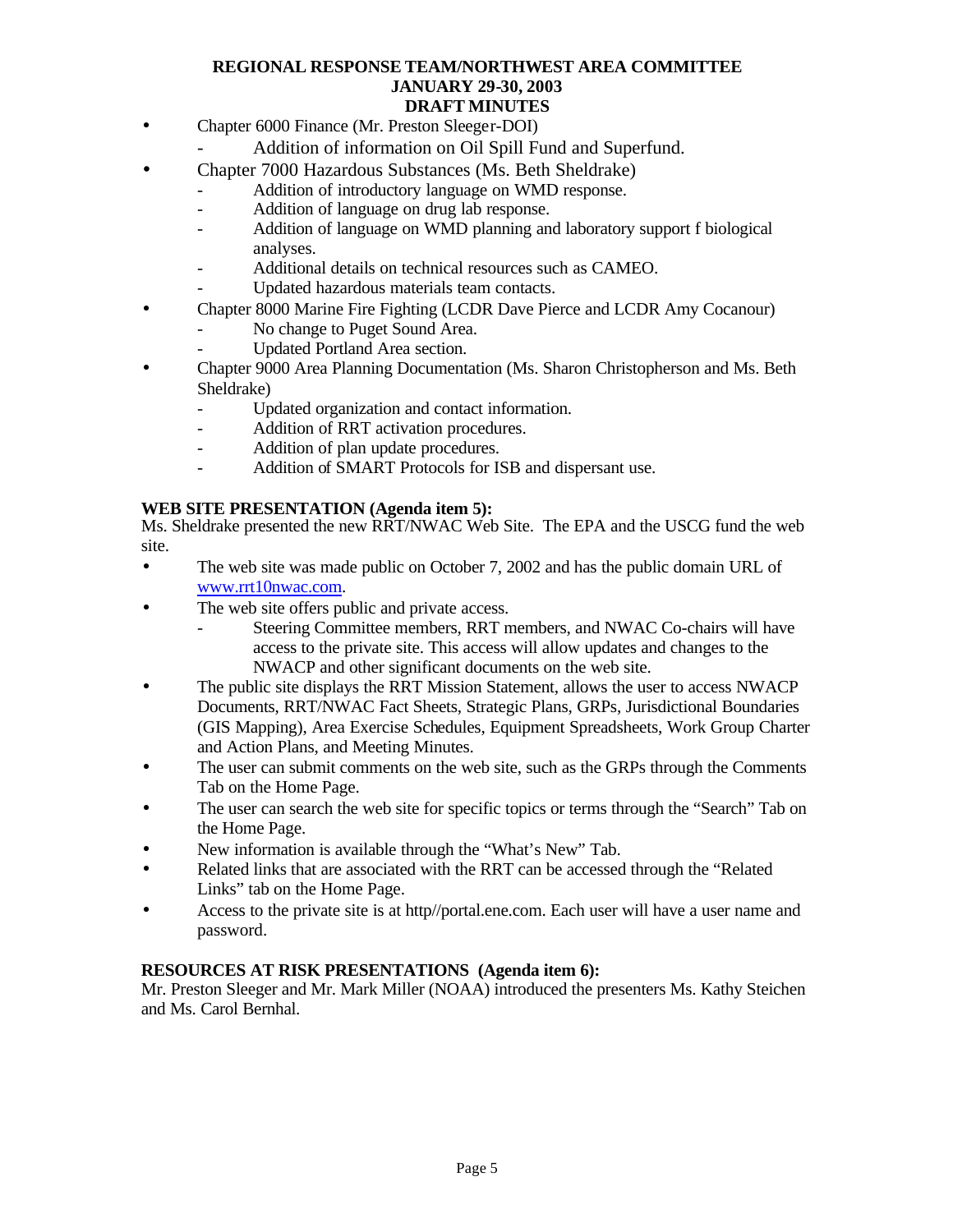## **Olympic National Park (Ms. Kathy Steichen, NPS)**

Ms. Kathy Steichen's presentation contained the following highlights:

- More information on this subject can be found at: www.ocnms.noaa.gov.
- Olympic Coast National Marine Sanctuary (NMS) was designated in 1994.
- Goal: Marine Protection through research, education, and resource protection.
- Compliments other protected areas (ONP, USFWS, tribes, and national heritage site).
- Extends 135 miles from Copalis Beach (south) to Cape Flattery (north).
- Ms. Steichen described the unique qualities and habitats of the Olympic Coast NMS.

## **Olympic Coast NMS (Ms. Carol Bernhal-NOAA)**

Ms. Carol Bernhal presentation contained the following highlights:

- More information on this subject can be found at www.ocnms.nos.noaa.gov.
- Ms. Bernhal gave her appreciation for the RRT and the work it is conducting for such areas as the Olympic Coast National Marine Sanctuary.
- Ms. Bernhal described the special qualities of the sanctuary and showed slides of the areas ecology and habitat.
- In 1938, congress established the park mainly due to the Elk population.

## **AGENCY UPDATES (Agenda item 7):**

Each agency represented at the meeting was asked to give a brief update on significant activities within their agency since the last RRT meeting.

- **ARMY CORP OF ENGINEERS:** Mr. Vic Yoshino (Corp of Engineers) commented on the status of the Corps. Mr. Yoshino reports:
	- The Corp is focusing on its communications program with an increase in its resources in the coming year; and
	- The Seattle district is working on the upcoming TOPPOFF 2 exercise program.
- **DEPARTMENT OF HEALTH AND HUMAN SERVICES:** Mr. Andy Stevermer (US DHHS) commented on the Department's changes. The topics included the following:
	- A discussion was held on smallpox protection and planning;
	- Mr. Stevermer reported on the partial transition of the Department to the Office of Homeland Security (OHS); and
	- A discussion was held on the DHHS's role in the upcoming TOPOFF 2 exercise program.
- **NOAA:** Mr. Mark Miller gave a brief update on NOAA's recent changes.
	- Mr. Miller discussed NOAA's role in the upcoming TOPOFF 2 exercise program.
	- Recognition of Mrs. Sharron Christopherson (NOAA) who will be retiring from NOAA.
	- Welcome Mr. Dale Brege (NOAA Fisheries).
- **IDAHO:** Mr. Bill Bishop explained current status of the State of Idaho.
	- Mr. Bishop discussed the concern over the state's budget and how it will effect the State's ability to be response ready.
	- Mr. Bishop will continue to support emergency services as an essential service.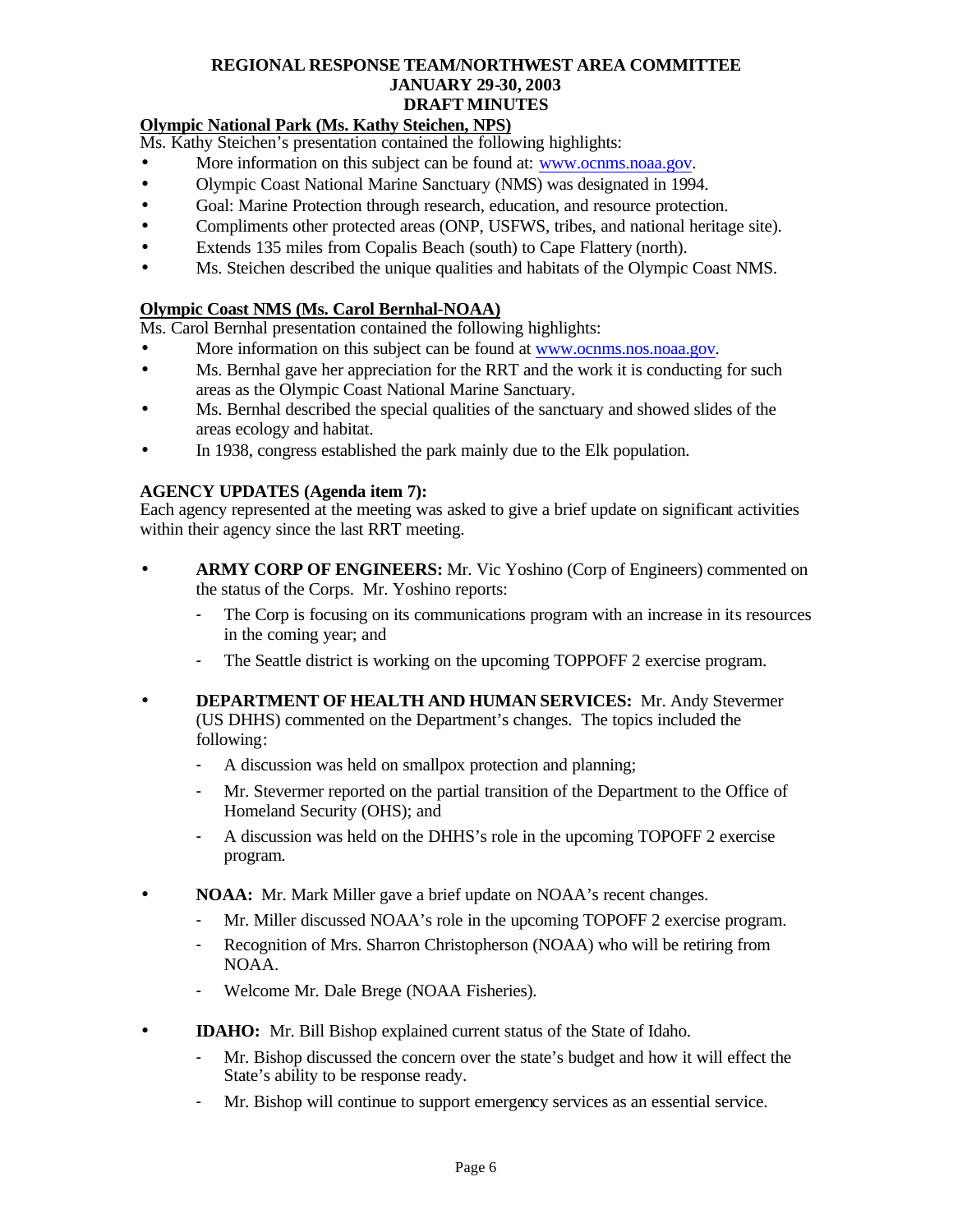- A discussion was held of a recent response to the Great French Fry facility in Caldwell, Idaho.
- Mr. Bishop recognized NOAA for their contributions during the response.
- **MSO PORTLAND:** Capt Jewell reported on changes to MSO Portland since the last RRT meeting.
	- Capt Jewell reported on the status of a tank barge that had run aground on the Colombia River.
	- The MSO has worked in the recent past with the USCGs IMAT
	- Capt Jewell discussed the MSO's work with the Tug Vessel Primo Brusco.
	- In the early hours of Monday morning, the tug Primo Brusco sank 20 miles west of Florence, Oregon. A USCG helicopter crew rescued four of the five men who abandoned ship.
	- Capt Jewell commented on the 623-foot Tai Shan Hai Vessel.
	- The Columbia River Bar Pilots safely guided a Chinese vessel inland after it was nearly swept onto a jetty.
	- The 623-foot Tai Shan Hai was en route from San Francisco to Longview, Washington.
	- The MSO continues to focus on their oily water discharge prevention program.
- **OREGON DEPARTMENT OF ENVIRONMETNAL QUALITY:** Mr. Chuck Donaldson commented on recent incidents:
	- Mr. Donaldson reported on a tanker truck that crashed December 5, 2002 on State Highway 22, spilling 11,000 gallons of gasoline on the road just above Detroit Lake. More information can be found at: http://www.deq.state.or.us/news/prDisplay.asp?docID=1181
	- Mr. Donaldson reported on a Union Pacific freight train that was carrying toxic chemicals, the train derailed on Thursday, January 8, 2003 near The Dalles, Oregon.
	- Locomotive and at least 10 cars of the 94-car train left the tracks.
	- Three cars were carrying hazardous materials, but they were not leaking. No one was injured.
	- A load of molten phenol was removed last week.
- **EPA:** Mr. Chris Field commented on the recent EPA activities:
	- Mr. Field explained that EPA headquarters recently reorganized.
	- EPA recently instated the Geographical OSC concept.
- **DISTRICT 13, USCG:** Mr. Bill Whitson reported in place of Captain Chip Boothe for District 13, USCG on the following topics:
	- USCG on track to be eligible for OHS March 1, 2003.
	- DOD is calling reservists to service.
	- USCG is shipping resources to the Middle East.
	- Homeland Security Issues.
	- Planning perspective support to TOPPOFF 2 exercise program.
	- IMAT assistance.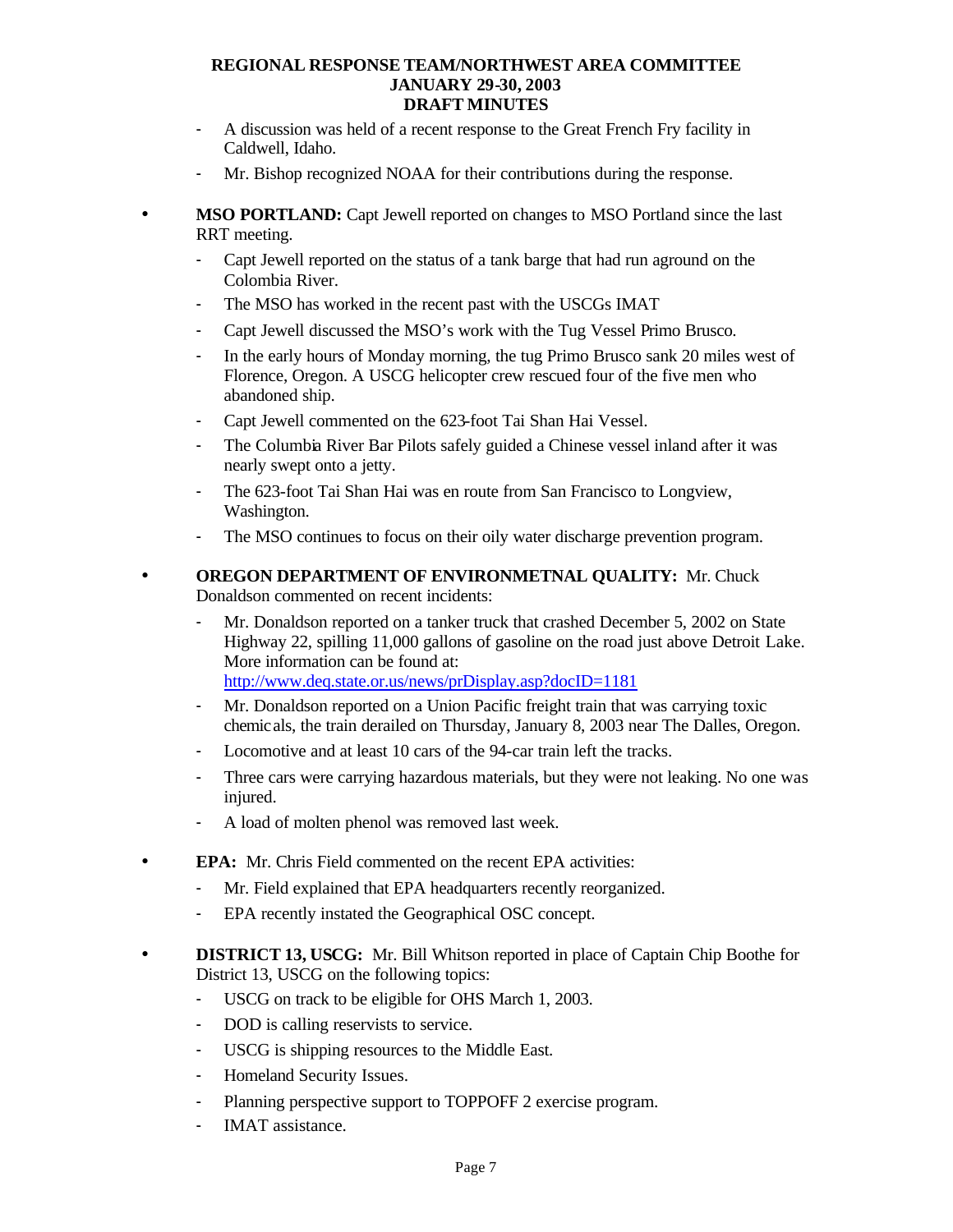- Budget Projections
- **ECOLOGY:** Mr. Dale Jensen commented for Ecology. The topics included:
	- Washington facing a financial shortfall throughout the state.
	- Governor's goal to reduce state full-time employment to that of 6 years ago.
	- Discussion on vessel and facility financial responsibility in the State of Washington.
	- Discussion of the tug at Neah Bay.
	- Emergency Management Council kicking off a strategic planning exercise in February.
	- Discussion of the State's role in the upcoming TOPOFF 2 exercises program.
	- Discussion of the Drill Track training program.
	- Continuing to discuss with the USCG on a MOA- working to clarify roles and responsibilities.
	- Meth Lab response activity continues to be numerous (50-60 per year).
	- Feedback on EPA's Geographical OSC program.
	- Finalized settlement on the Olympic Pipeline.
- **MSO PUGET SOUND:** Mr. Mark Dix reported in place of Captain Ellis for MSO Puget Sound on the following topics:
	- Security largest focus.
	- USCG Re-organization and the Office of Homeland Security.
	- Port Security inspections, foreign vessel inspections.
	- Comments on a vessel response- M/V Westwood Rainer that was listing to one side at a Seattle terminal.
- **DEPARTMENT OF JUSTICE:** Ms. Jeanne Franken commented on the status of the DOJ. The following items were discussed:
	- Reminder that DOJ is available to provide consultant assistance during a response.
	- Litigation process following a spill response.
- **OCCUPATIONAL HEALTH AND SAFETY ADMINISTRATION:** Mr. Ron Tsunehara (OSHA) reported the following:
	- A discussion was held on the greater awareness of the RRT within OSHA.
	- Outreach on OSHA's role in a large-scale event.
- **GSA:** Mr. George Clark commented on the status of GSA:
	- New Director of Emergency Management at GSA Headquarters.
	- Role of GSA in the upcoming TOPOFF 2 exercises program.
	- Working on continuity of Operation Plans over the past year. Shifting back to Emergency Response.
	- Security for Federal Buildings and Properties.
	- Mr. Whitson led a discussion on the RRT and NWAC's advancements. Mr. Whitson commented that, "We as a collective group of agencies, I think, are doing great things".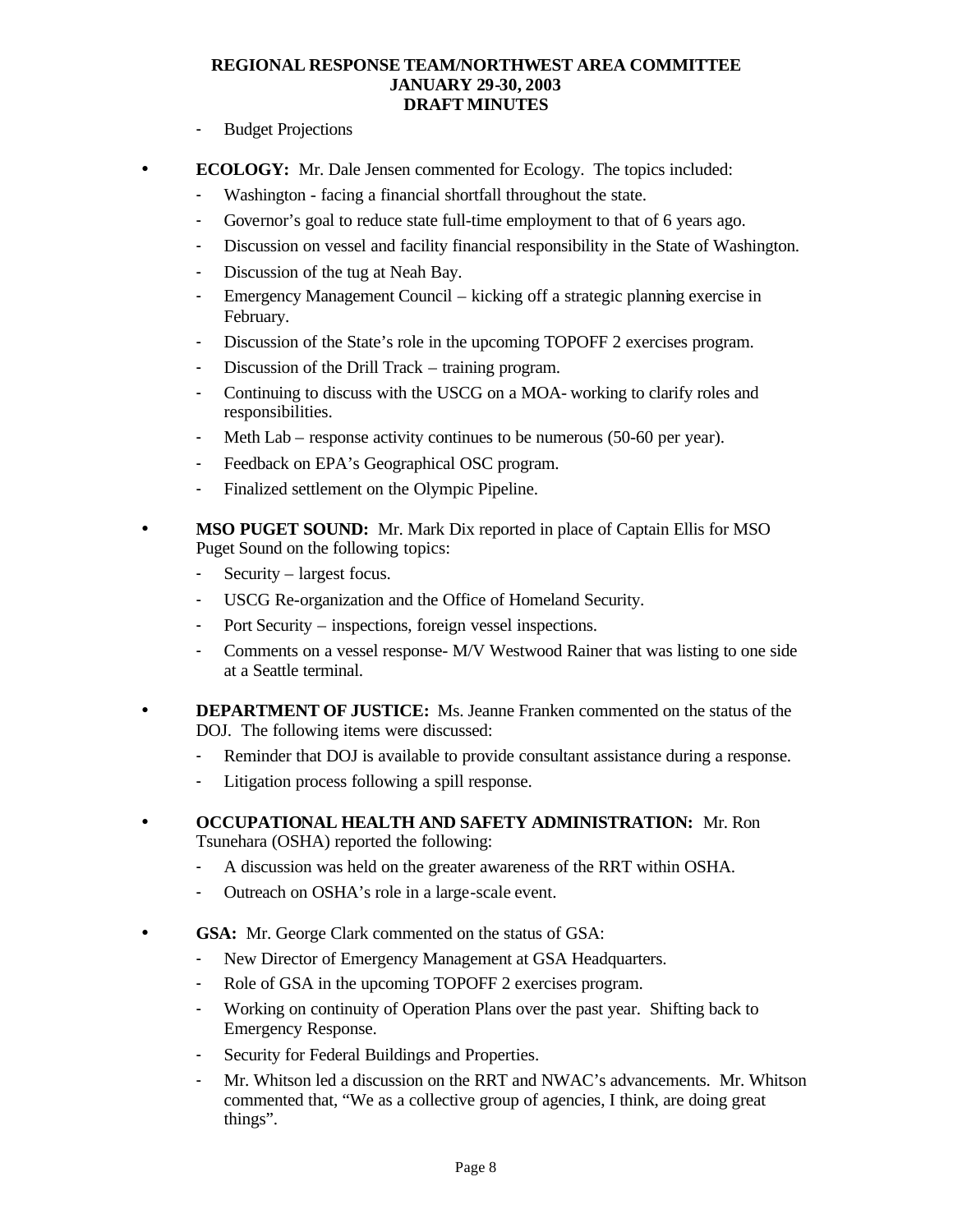Mr. Matt Bernard introduced Ms. Sheldrake who gave a presentation on the upcoming TOPPOFF 2 exercise program.

- **BRIEF REVIEW OF TOPOFF 2 EXERCISE PROGRAM:** Ms. Beth Sheldrake presented a review of the upcoming TOPOFF 2 Exercise program.
	- The exercise is a national combating terrorism practice activity, which is evaluated;
	- Crisis and consequence management resources will respond to a simulated complex WMD event(s). (Venue selection and scenario TBD);
	- A systematic, progressive series of "building block" exercises will be employed; and
	- T2 participation: Principals Committee; Attorney General, FEMA Director, FBI Director, National Security Advisor, and other Top Officials of the US Government.
	- The goals of the exercise are:
	- Improve the nation's capacity to manage complex/extreme events;
	- Create broader operating frameworks of expert crisis, consequence and other systems;
	- Validate FSL authorities, strategies, plans, policies, procedures, protocols and synchronized capabilities; and
	- Build a sustainable, systematic national exercise process to advance domestic preparedness.

The discussion centered on an RRT response in an example was there is a delay in the declaration of a federal disaster and casualties are involved. Would EPA turn to HHS and ask them to respond with HHS funding? This is an issue that the National Response Team is addressing.

# **1630 HOURS MEETING ADJOURNS FOR THE DAY**

## **JANUARY 30, 2003 MORNING SESSION USCG/EPA ESA CONSULTATION WITH NOAA (Agenda Item 9):**

Mr. Whitson and Mr. Fields began the meeting with recognition of Ms. Sharon Christopherson of NOAA. Ms. Sharon Christopherson then led a presentation on the NW Area Plan Response Technologies – ESA Programmatic Review – Essential Fish Habitat Consultation. The topics included the following:

- History
	- Development of NW Area Committee Response Plan.
	- Incident Command System Environmental Unit
	- ESA issues Arising from Spill Responses.
	- ESA consultation MOA
- **Opportunity Knocks** 
	- RRT REP/SSC Meetings with NMFS/USFWS.
	- Northwest Fisheries Detailer to Work on Biological Opinion.
	- USCG District 13 Funds ORISE Student to Work on Biological Assessment.
	- Unresolved Issues with Fish and Wildlife.
- **ESA Programmatic Review Approach** 
	- Impacts of Response Measures Vice Oil Impacts.
	- Very Compressed Time Line (3 months).
	- Biological Assessment and Biological Opinion Developed Cooperatively.
	- Problems in Developing Approach.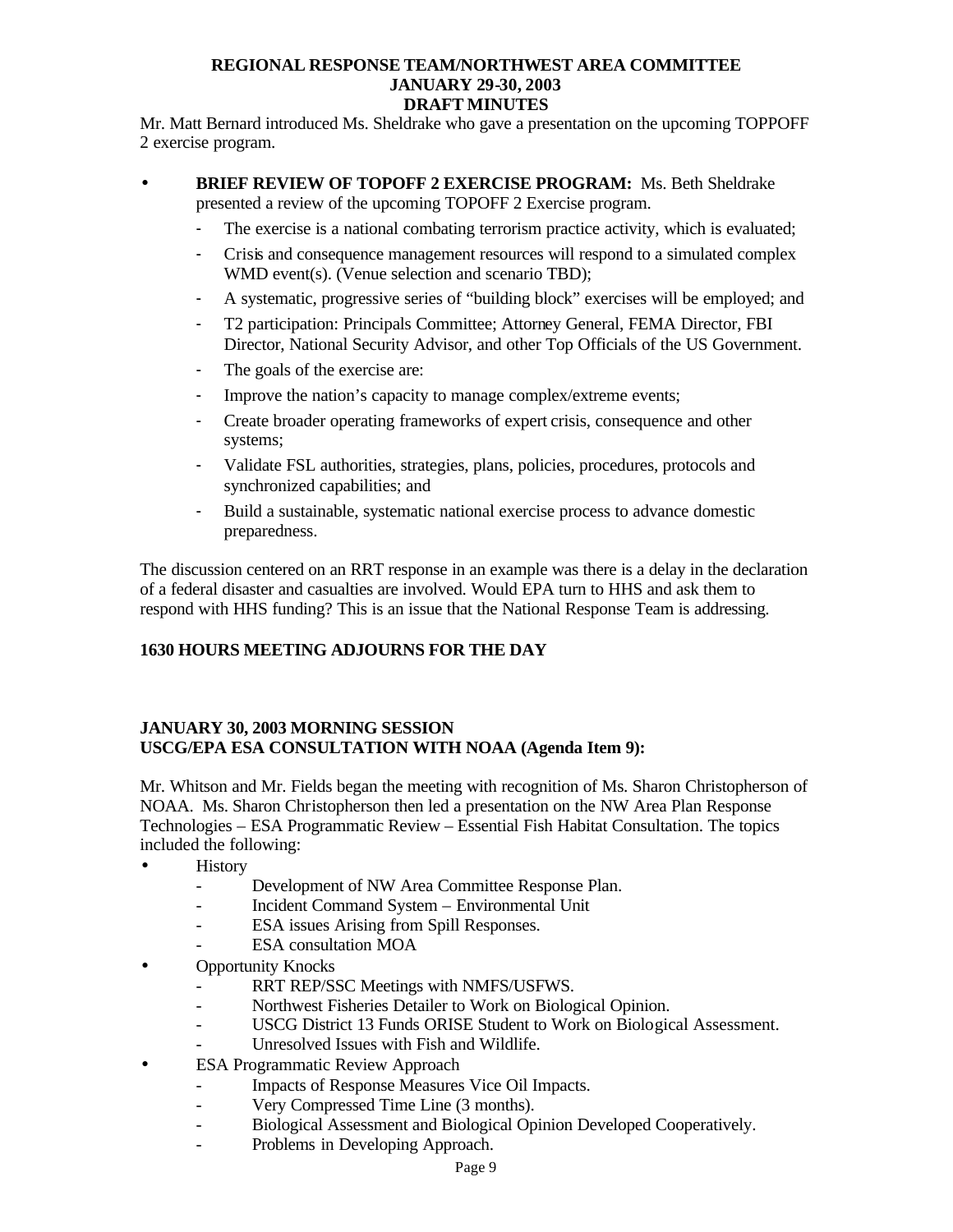- Draft Biological Assessment Completed
	- Description of Proposed Action.
	- Effects Analyses of Response Actions
	- Conclusions
- Biological Opinion Prepared by NOAA NMFS
	- NOAA NMFS reviews Biological Assessment.
	- NOAA NMFS completes Draft Biological Opinion
	- Makes Finding of No Adverse Effects Where Appropriate.
	- Identifies Allowed Take Quota
	- Identifies Terms and Conditions for Those Species Where Impacts (Take) May Occur.
	- Provides geographically Specific Information on Presence/Life Stages of Listed Species Covered by Programmatic Review.
- Follow-up Activities
	- Conduct Regional Workshops to Familiarize ESA Biologist and FOSC's with Programmatic Review and Consultation Process.
	- Update NW Area Plan and Geographical Response Plans.
	- Coordinate Development of Section 7 ESA Programmatic Review of NW Area Plan for USFWS Listed Species.
	- Update NW Area Plan and Geographical Response Plans.

## **USCG OPERATION STEWARDSHIP (Agenda Item 10)**

Mr. Bernard introduced Commander Whitson who led a discussion on USCG Operation Stewardship. Mr. Whitson began the discussion with an update to the upcoming budget. He further discussed issues centered on the M/V PRESTIGE.

- What do we do with a damaged vessel that is leaking oil?
- How do you quickly deal with a vessel in distress?
- Port of Refuge Location.
- Conditions under which we would like to see a vessel come in.
- the process of Operation Stewardship, which will be utilized by the USCG.
- Discussion on the political implications of determining whether or not to accept a distressed vessel.

## **NEW ECOLOGY PLANNING AND PREPAREDNESS RULE**

Ms. Linda Peeky Jarvis (Ecology) led a presentation on the new Ecology Planning and Preparedness Rule.

- Contingency Plan Rule Update
	- Oil Spill Plans for Vessels and Facilities
	- Drill Program
	- Primary Response Contractor Approval
	- Effective plans are prepared and tested through drills. Contractors maintain readiness for spills and are immediately available to respond.
- Rule Advisory Committee
	- Nineteen members, variety of stakeholder groups.
	- Six meetings: September through December.
	- Agendas, meeting notes, and other information is posted at:
	- **www.ecy.wa.gov/programs/spills/preparedness/contrule/contrule.html**
- Some Overarching Principles
	- Safety First.
	- Keep it Simple.
	- Harmony with other regulations, particularly Oregon and federal standards.
	- Clear applicability.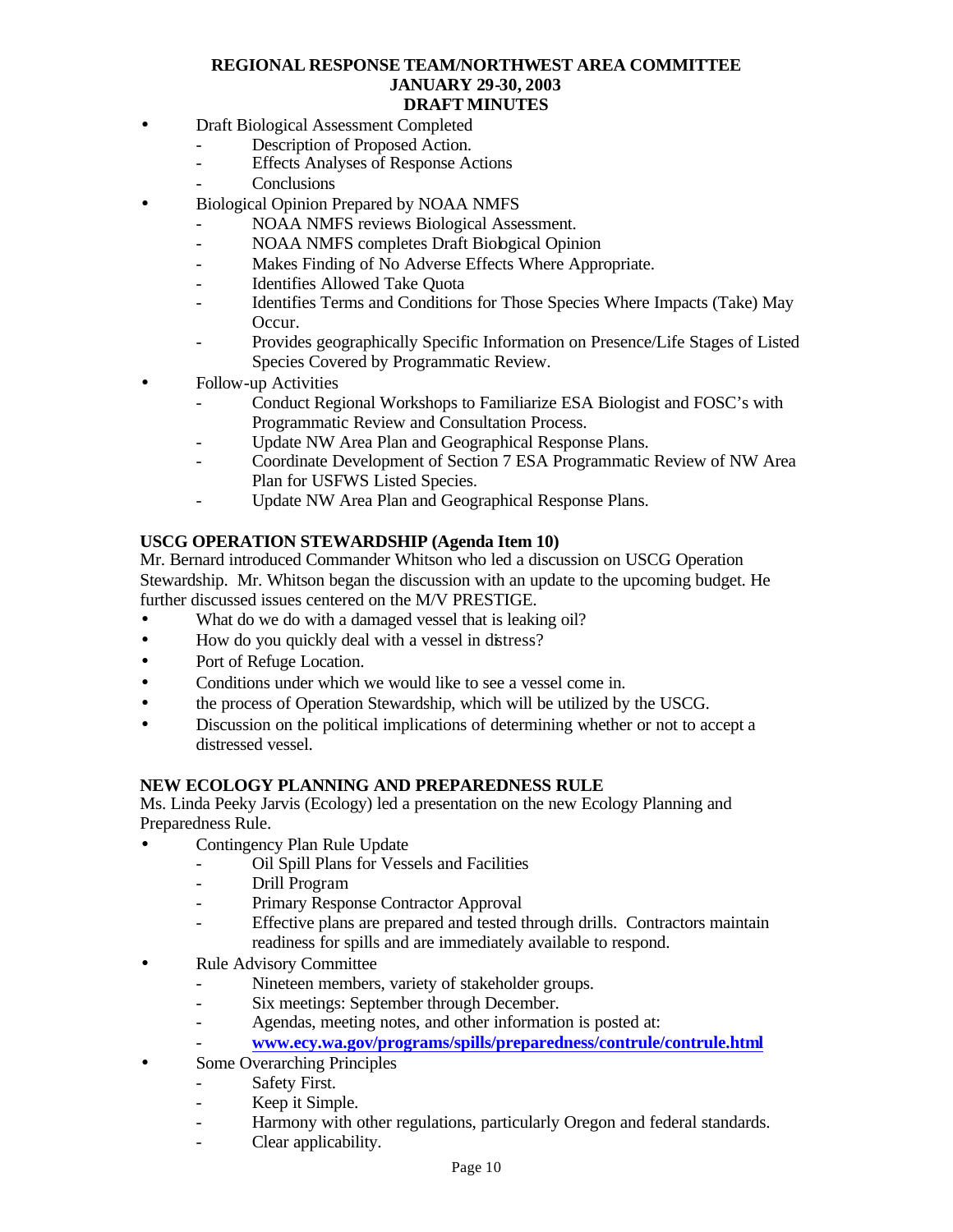- Consider costs/economics as well as environmental protection.
- Realistic phase-in for new requirements.
- Reviewing & Commenting
	- Watch the web page for information.
	- Talk with a committee member.
	- Have your name added to the e-mail list or the regular mailing list.
	- Watch for the CR-102 draft rule language.
	- Attend various workshops and hearings to be held around the state.

## **WORKGROUP UPDATES**

## **WORKGROUP REPORTS (Agenda item 11)**

## **Communications:**

- The communications workgroup has re-organized the Communications Section.
- The plan was reduced in size by 2/3.
- The discussion evolved into a discussion centered on Communications Safety

## **Exercise:**

- Ms. Elin Storey gave a brief history of the Exercise Workgroup.
- The RRT voted to disband the Exercise Workgroup and pass it's responsibilities to the Steering Committee.
- Exercise Schedule will continue to be developed and is posted at **www.rrt10nwac.com.**

## **GRP:**

- Mr. Wylie representing Mr. Dale Davis discussed the on-going efforts of the GRP Workgroup. The following was discussed:
	- Completion of the Mid-Columbia GRP
	- GRP's are posted on the RRT web site.

## **Hazardous Substances:**

Ms. Sheldrake stated that the update on the NWACP provide much of the information on the group's activities and explained that over the next year the workgroup plans to review Chapter 7000.

## **Marine Fire Fighting:**

- **Puget Sound Area**  Ms. Amy Cocanour discussed the following:
	- New point of contact this summer Chief Warrant Officer
	- Updates to the plan will continue.
- **Portland Area –** Mr. Dave Pierce discussed the following:
	- Fire Protection Agency Advisory Counsel
	- Incorporated Chapter 8000 changes.

## **Public Affairs:**

Mr. Matt Bernard discussed the following:

- Public Affairs Workgroup Completed Fact Sheets.
- If you have ideas for new Fact Sheets please notify the Public Affairs Workgroup.
- Risk Communications Training

## **Response Technologies:**

Ms. Sarah Scherer discussed the following:

- Take on all response technologies.
- Existing objectives will be revised.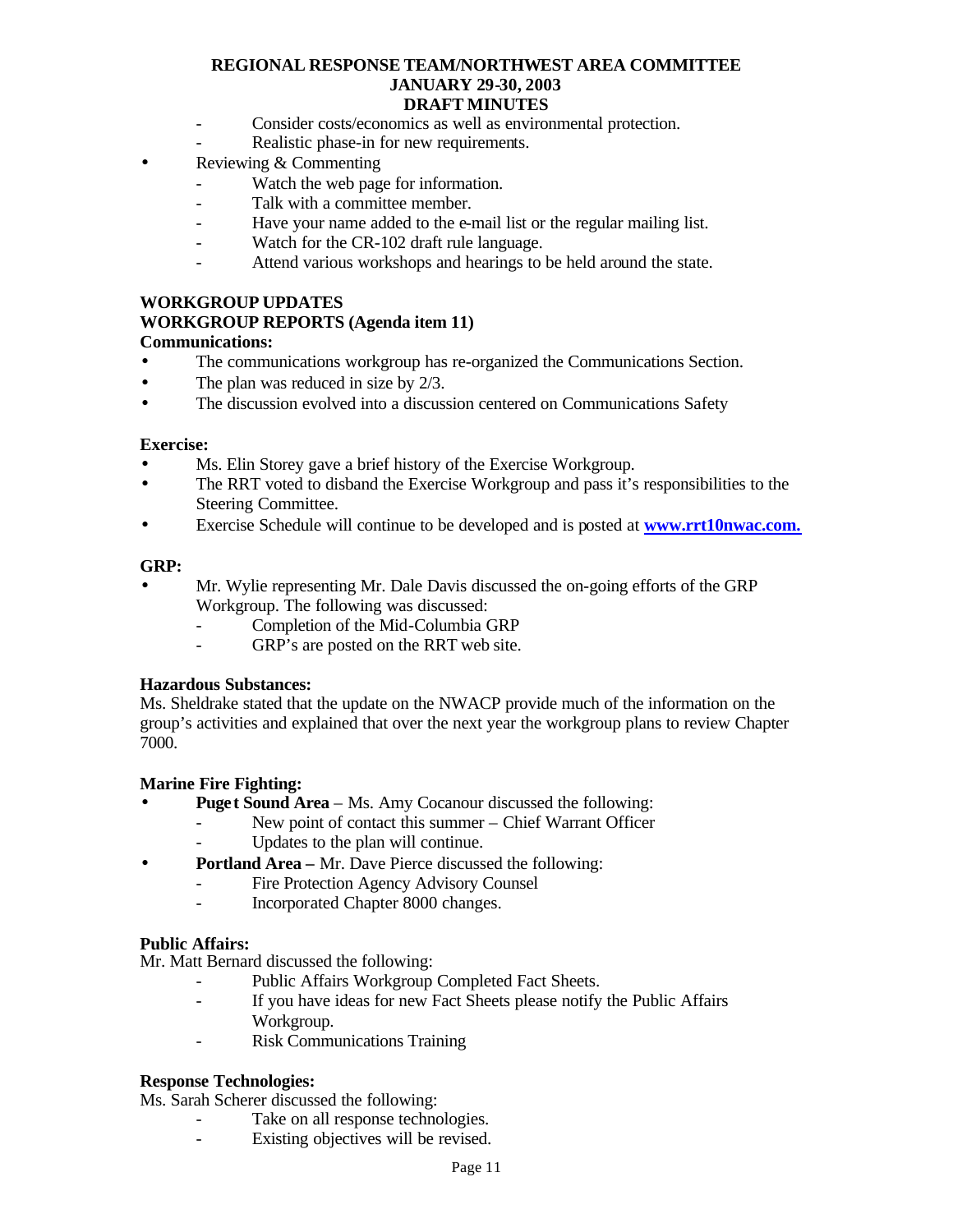- ARTS process.
- Separate Response Technologies into multiple groups. Each group will have a lead.
- Group is looking at descriptions and best work practices that came out in the BA and BO for the ESA consultation. Those are compared to the shoreline countermeasure manual to see what needs to be updated.
- Putting together training for the Smart Protocols in March 2003.
- Decanting policy review status.
- Mr. Dale Jensen provided an update on the decanting process.
- Ms. Sharon Christopherson provided a brief presentation on dispersant protocols.
- The committee decided to request the Response Technologies Workgroup to assess what resources are required to go forward in re-addressing dispersant policy.

## **Steering Committee:**

Mr. Matt Bernard explained the following:

- Focus on the NWACP updates.
- Plan to look at preparedness measures in February.
- Will be looking at using lessons learned.

## **USCG PROPOSED RULE; 2003 REMOVAL EQUIPMENT REQUIREMENTS (Agenda item 12)**

Mr. Whitson explained the USCG proposed rule and removal equipment requirements. The following topics were discussed:

- Notice of Proposed Rulemaking is out for comment until April 9, 2003.
- The Rule proposes four things. Each was discussed.
- More information can be found at **www.dms.dot.gov**. Go to the "Search" tab and search for document 8661. Then view comments.

## **MEETING DATES FOR 2003 (Agenda Item 13)**

- June 25-26, 2003 RRT Meeting Bend, Oregon.
- September 10-11, 2003 RRT Meeting Seattle, Washington
- January 21-22, 2004 RRT Meeting Location to be determined.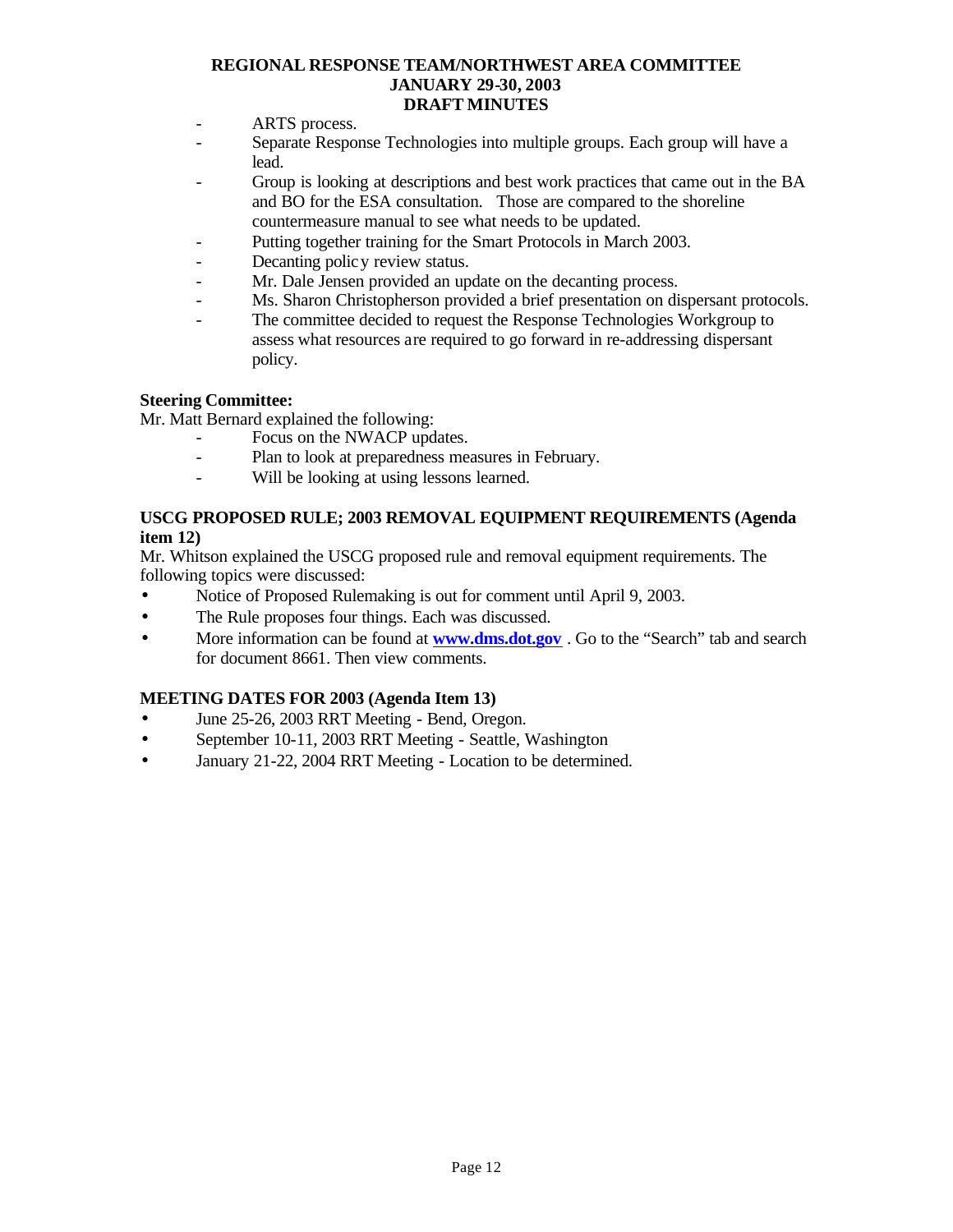#### **THURSDAY, 30 JANUARY 2003 EXECUTIVE SESSION**

Mr. Matt Bernard called the Executive session to order at 1210 hours and referred the committee to the prepared booklets.

## **ACCEPT MINUTES OF SEPTEMBER 2002 TRI-CITIES MEETING (Agenda Item 14)**

## **9/11 LESSONS LEARNED ISSUES (Agenda Item 15)**

- Army Corp of Engineers
	- Mr. Vic Yoshino commented on the Army Corps status.
	- Emergency Communications is benefiting.
- DHHS
	- Mr. Andy Stevermer commented on available resources.
	- Ms. Storey described where the state's response is headed. It is unknown what capabilities will be available in the event of multiple large-scale incidents.
	- Ecology working on their own away teams.
		- Will USCG be able to assist or will they be busy with their mission?
- Ecology
	- Looking at shaping the budget Strategic Planning Initiatives.
	- Emergency Management Invitation Request.
	- Resources Where to get them?
- **MSO Puget Sound** 
	- Port Security Plans have included Emergency Management in Planning.
	- Port Security Plan part of ACP?
	- How to respond to a terrorist incident.
- Mr. Sleeger discussed planning what you need prior to requesting resources.
- Mr. Bishop discussed the use of a regional resource system.
- Mr. Whitson suggested the steering committee draft a letter to present to the states for regional resource system to respond to multiple incidents.
- EPA
	- Mr. Chris Field commented on lessons le arned from the World Trade Center Incident.
	- Model for ICS to handle communications/information and resources.
	- Mr. Field explained federal resource accessibility.
	- Discussion of FEMA participation during a tiered response.

## **RRT PRIVATE WEB SITE (Agenda Item 16)**

Ms. Sheldrake presented the RRT 10 web site (portal.ene.com- Note\* Do not use "www"). Ms. Sheldrake discussed the following:

- Unique user name and password.
- Secure location for sensitive information. Allows the steering committee to interact directly with public site to keep information current.
- Examples of the website.